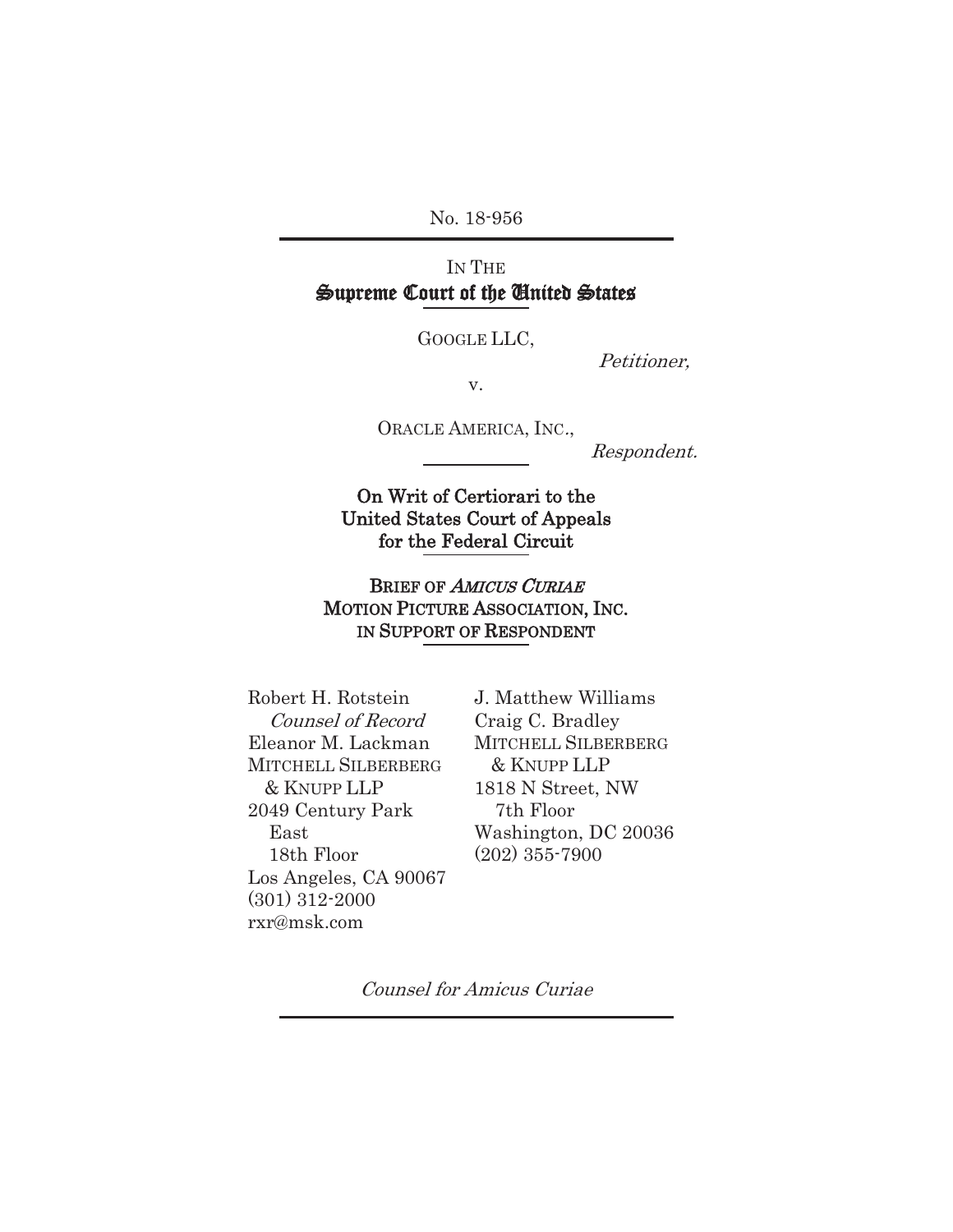# TABLE OF CONTENTS

| INTEREST OF AMICUS CURIAE1 |           |                                                                                                                                                                                               |  |  |
|----------------------------|-----------|-----------------------------------------------------------------------------------------------------------------------------------------------------------------------------------------------|--|--|
|                            |           |                                                                                                                                                                                               |  |  |
|                            |           |                                                                                                                                                                                               |  |  |
| I.                         |           | <b>GOOGLE'S UNPRECEDENTED</b><br>APPROACH TO TRANSFORMATION,<br>IF APPLIED TO TRADITIONAL<br><b>EXPRESSIVE WORKS LIKE MOTION</b><br>PICTURES, WOULD UNDULY<br><b>IMPAIR COPYRIGHT OWNERS'</b> |  |  |
|                            | $A$ .     | Google's Radical, Overly Broad<br><b>View Of Transformation Conflicts</b><br>With Long-Established Law And                                                                                    |  |  |
|                            | <b>B.</b> | The Balance Of Fair Use Factors<br>As Applied To Software Code<br>Should Not Upend Well-<br><b>Established Principles For Fair</b><br>Use Of Traditional Expressive                           |  |  |
| II.                        |           | IN ASSESSING THE FOURTH FAIR<br>USE FACTOR, GOOGLE FAILS TO<br>CONSIDER ORACLE'S POTENTIAL                                                                                                    |  |  |
|                            |           |                                                                                                                                                                                               |  |  |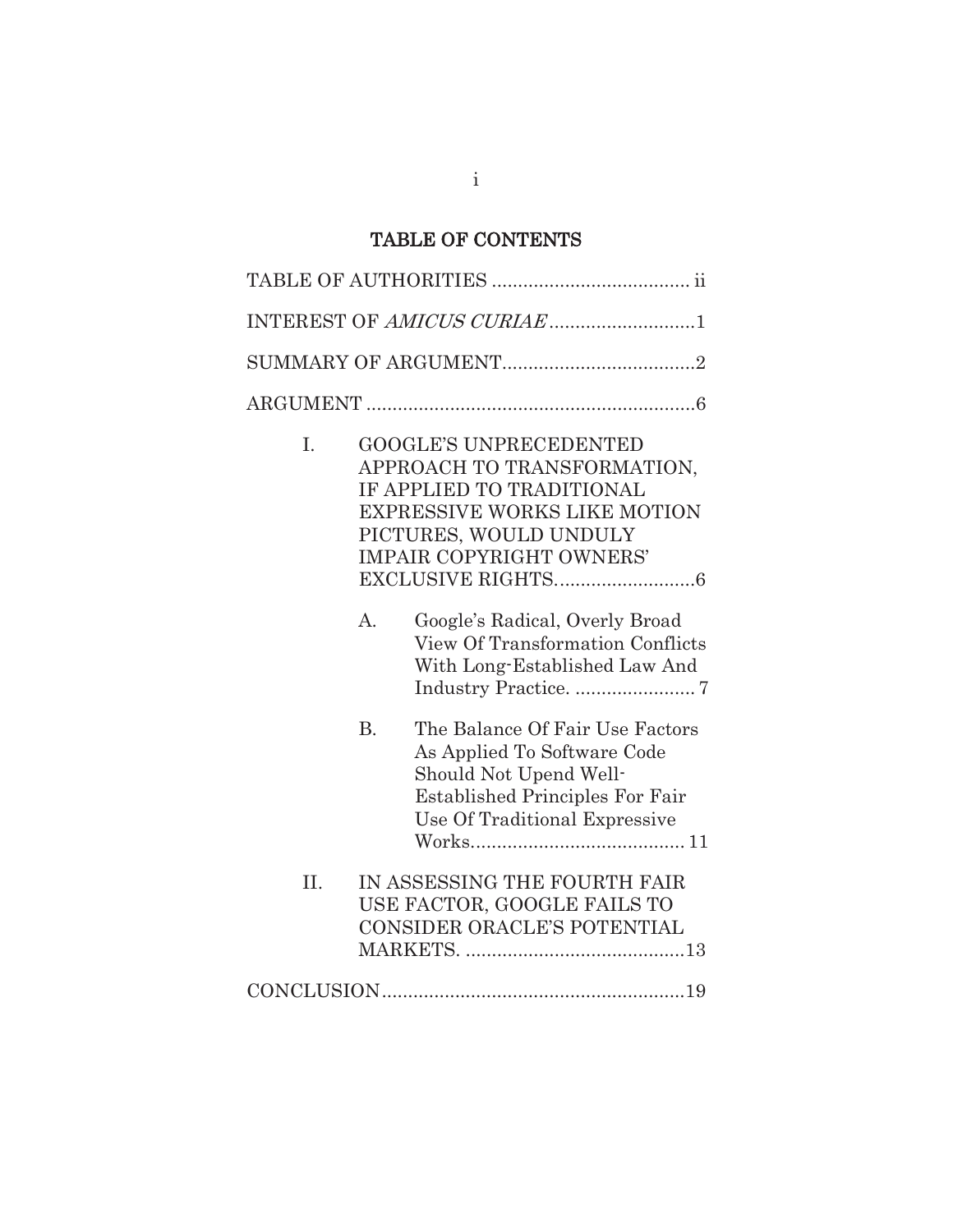# TABLE OF AUTHORITIES

## **CASES**

| A&M Records, Inc. v. Napster, Inc.,                                            |
|--------------------------------------------------------------------------------|
| Am. Geophysical Union v. Texaco Inc.,                                          |
| Campbell v. Acuff-Rose Music, Inc.,                                            |
| Castle Rock Entm't v. Carol Publishing<br>Grp.,                                |
| Comput. Assocs. Int'l, Inc. v. Altai, Inc.,                                    |
| Golan v. Holder,                                                               |
| Harper & Row Publishers, Inc. v.<br>Nation Enters., 471 U.S. 539 (1985) 11, 16 |
| Kienitz v. Sconnie Nation LLC,                                                 |
| Lotus Dev. Corp. v. Borland Int'l, Inc.,                                       |
| Penguin Random House LLC v. Colting,                                           |
| Salinger v. Random House, Inc.,                                                |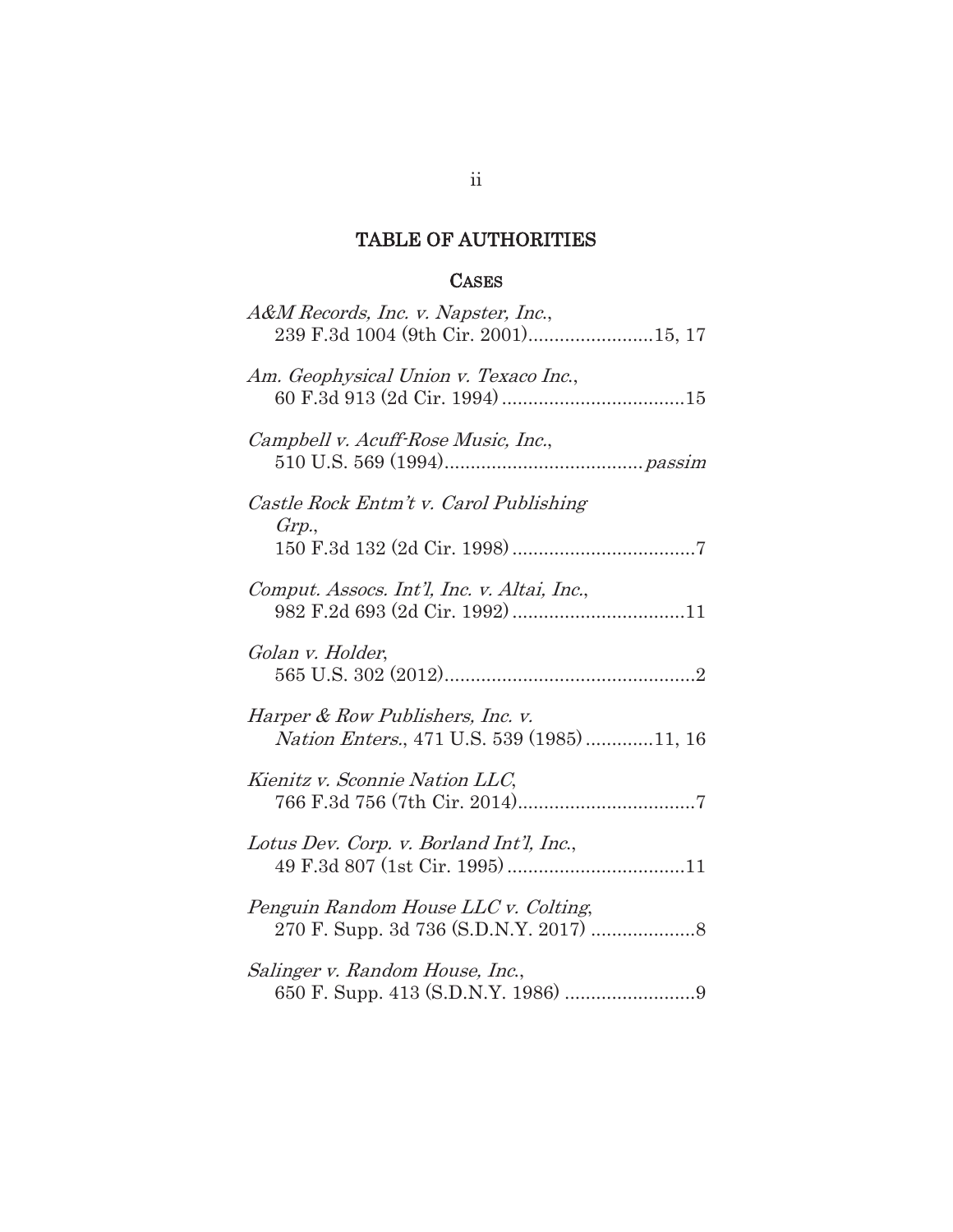| Sega Enters. Ltd. v. Accolade, Inc.,                                           |
|--------------------------------------------------------------------------------|
| Sony Comput. Entm't, Inc. v. Connectix<br>Corp.,                               |
| Stewart v. Abend,                                                              |
|                                                                                |
| TCA Television Corp. v. McCollum,                                              |
| Twentieth Century Music Corp. v.<br>Aiken,                                     |
| UMG Recordings, Inc. v. MP3.Com,<br><i>Inc.</i> , 92 F. Supp. 2d 349 (S.D.N.Y. |
| Universal City Studios, Inc. v. Corley,                                        |

## **STATUTES**

| 17 U.S.C. |  |
|-----------|--|
|           |  |
|           |  |
|           |  |
|           |  |
|           |  |
|           |  |
|           |  |
|           |  |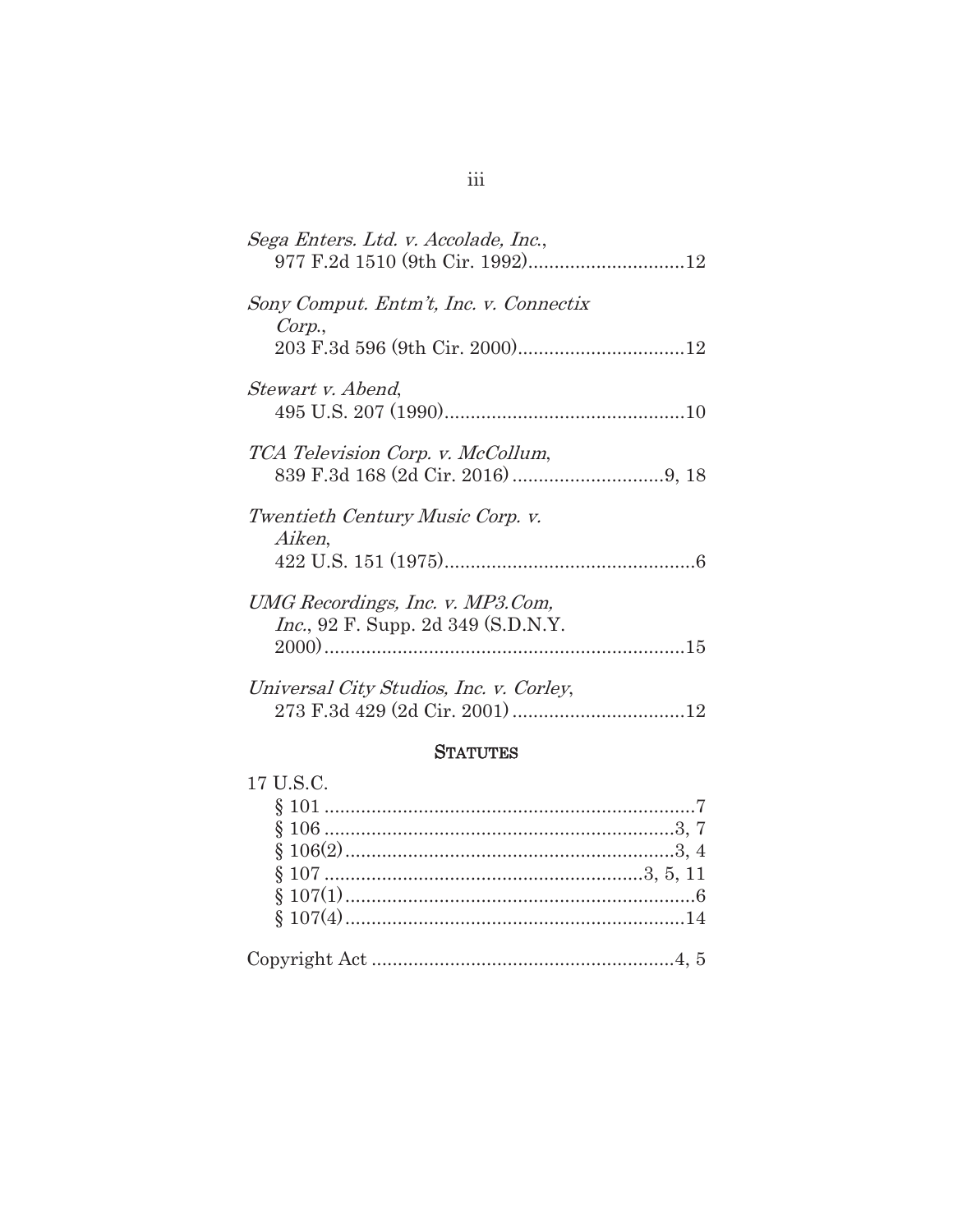## OTHER AUTHORITIES

| Melville B. Nimmer & David Nimmer,                                                                                                                                                                         |
|------------------------------------------------------------------------------------------------------------------------------------------------------------------------------------------------------------|
|                                                                                                                                                                                                            |
| Nick Steinberg, Movie Sequels That<br>Took Forever (But Were Worth The<br>Wait), GOLIATH,<br>https://www.goliath.com/movies/mov<br>ie-sequels-that-took-forever-but-<br>were worth the wait/ (last visited |
| PARAMOUNT PICTURES CORPORATION,<br><i>Movies,</i><br>https://www.paramount.com/movies                                                                                                                      |
| Paul Goldstein, GOLDSTEIN ON<br>COPYRIGHT (3d ed. Supp. 2019)10                                                                                                                                            |
| Pierre Leval, Toward a Fair Use<br><i>Standard</i> , 103 HARV. L. REV. 1105                                                                                                                                |
|                                                                                                                                                                                                            |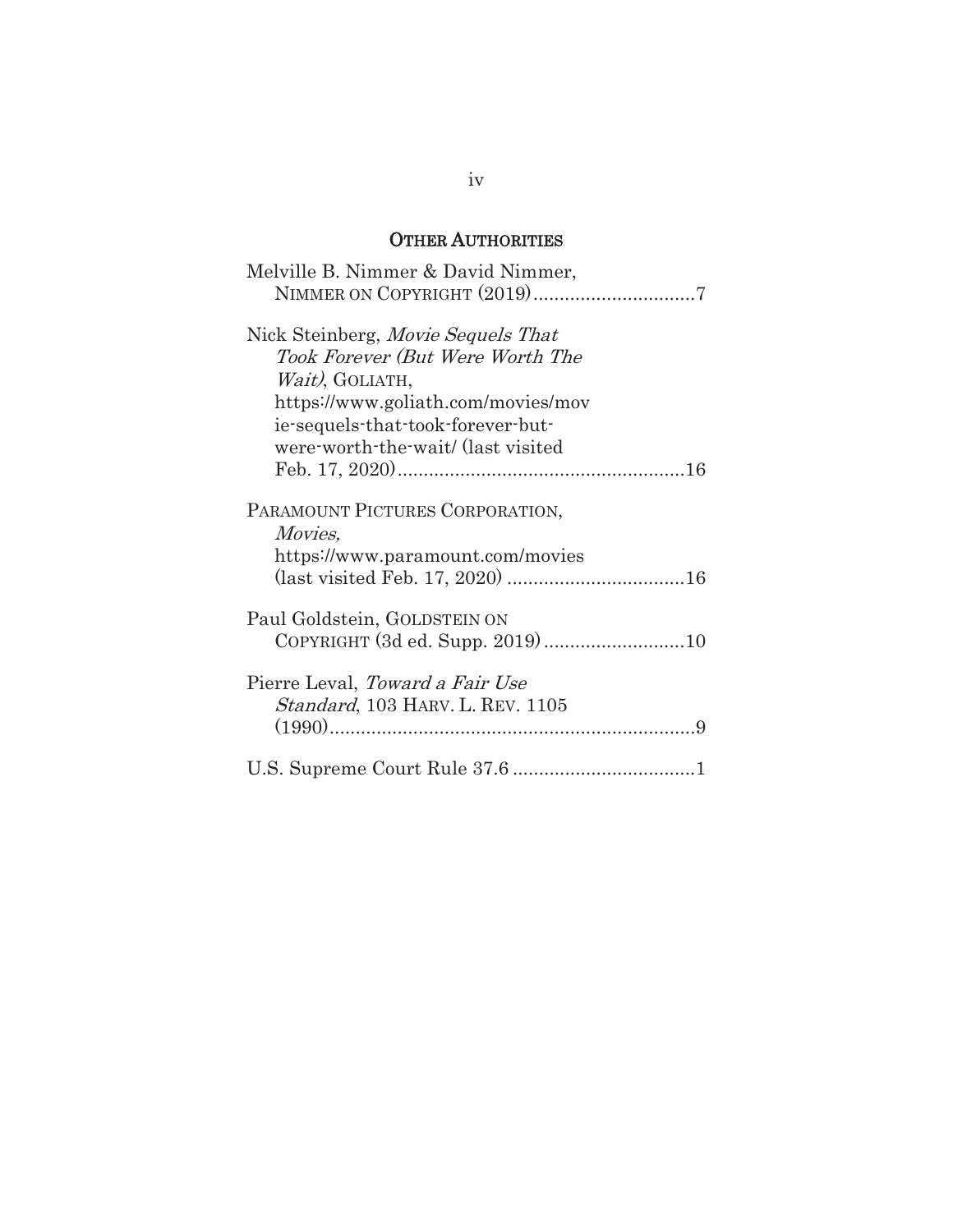#### INTEREST OF AMICUS CURIAE

The Motion Picture Association, Inc. ("MPA") is a not-for-profit trade association founded in 1922 to address issues of concern to the motion picture industry.1 Since that time, MPA has served as the voice and advocate of the film and television industry around the world, advancing the business and art of storytelling, protecting the creative and artistic freedoms of storytellers, and bringing entertainment and inspiration to audiences worldwide. MPA's member companies are Paramount Pictures Corporation, Sony Pictures Entertainment Inc., Universal City Studios LLC, Walt Disney Studios Motion Pictures, Warner Bros. Entertainment Inc., and Netflix Studios, LLC.2 These companies and their affiliates are the leading producers and disseminators of filmed entertainment, which consumers enjoy in theaters, on Blu-ray discs and DVDs, via cable, satellite and over-the-top streaming services, and by downloading copies from online retailers.

MPA members rely upon correct applications of copyright law and on judicial protection of their exclusive rights of reproduction, adaptation,

<sup>1</sup> Pursuant to Rule 37.6, Amicus affirms that no counsel for a party authored this brief in whole or in part and that no person other than Amicus and its counsel made a monetary contribution to its preparation or submission. Petitioner's consent to the filing of *amicus* briefs has been filed with the Clerk, and Respondent consented on January 22, 2020 to MPA's filing of an amicus brief. (Prior to September 2019, MPA was known as the Motion Picture Association of America, Inc. ("MPAA").)

<sup>2</sup> MPA member Netflix Studios, LLC takes no position on the issues presented in this amicus brief.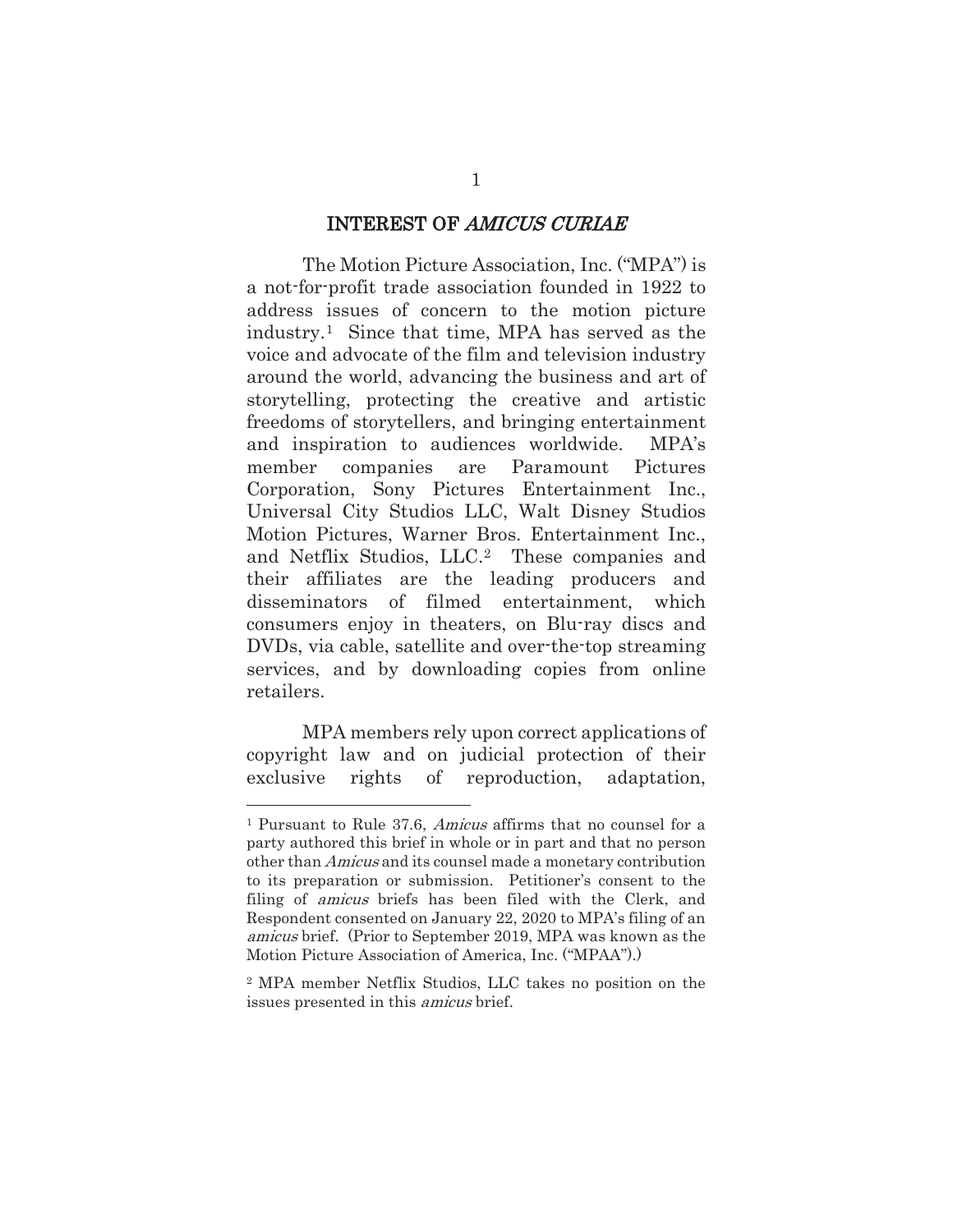distribution, public performance, and public display. MPA members also depend upon the proper application of the fair use defense to protect the free speech interests of filmmakers and their distributors. Accordingly, MPA is well-positioned to provide the Court with a unique and balanced perspective on the proper contours of the fair use defense.

Copyright law serves as an incentive for creators and distributors to create and disseminate expressive works. The fair use defense, properly applied, also encourages the creation and dissemination of such works without impairing the law's incentives. As an organization that serves studios that are responsible for the creation and dissemination of valuable artistic, expressive works that provide lasting benefit to the public welfare and the U.S. economy, MPA has a strong interest in ensuring that the Court appreciates the risk and damage that would inevitably arise from applying an overly broad, improperly calibrated fair use test to traditional, purely expressive works like motion pictures.

### SUMMARY OF ARGUMENT

"[C]opyright supplies the economic incentive to create and disseminate ideas." Golan v. Holder, 565 U.S. 302, 328 (2012) (citation omitted). With this incentive, producers and distributors of motion pictures have for decades created and disseminated works based on the authorized use of scripts, novels, video games, comic books, and other works, and in the form of sequels, prequels, and remakes based on existing motion pictures both through traditional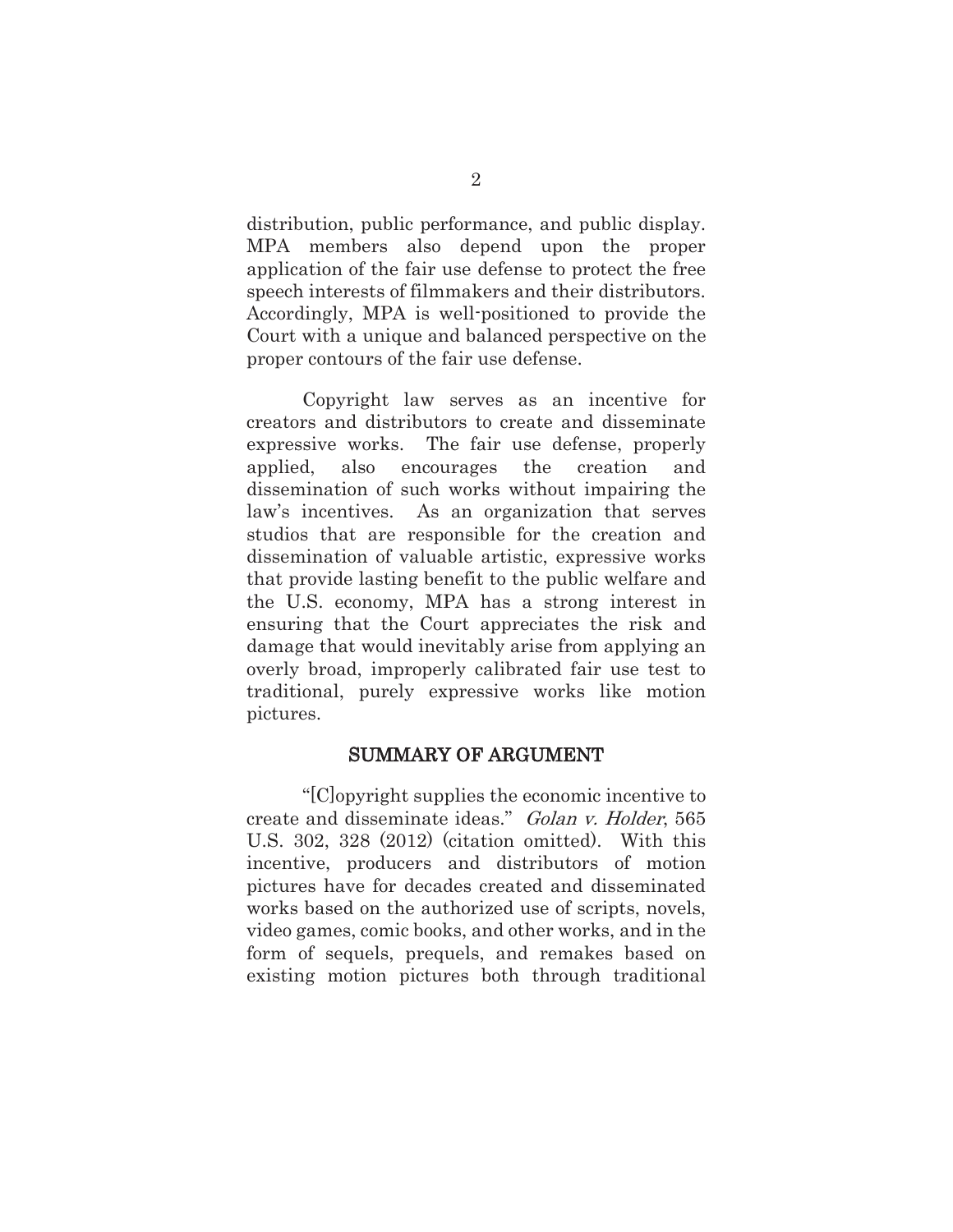channels like theaters and progressively through new channels and in new markets.

In arguing that its copying of Respondent Oracle America, Inc.'s ("Oracle") software was fair use under 17 U.S.C. § 107, Petitioner Google LLC ("Google") flouts copyright law's core incentivizing principle. In a radical departure from applicable law, Google stretches to cast a purportedly "new," "innovative," and "socially valuable" use of copyrighted material as transformative under the first factor. Moreover, Google suggests that these descriptive terms should be synonymous with fair use. Because this Court has held that no one factor is dispositive, Google's approach conflicts with longunderstood notions of fair use and with the copyright owner's exclusive rights under 17 U.S.C. § 106. The approach also warps the careful balancing of additional considerations under a traditional fair use analysis by, among other flaws, minimizing the importance of commercial purpose under factor one and harm to potential markets under factor four.

For example, the copyright holder's exclusive right under 17 U.S.C. § 106(2) to make derivative works exists precisely to encourage copyright owners to create new, innovative, and socially valuable works based on prior copyrighted works. So, novelty, innovation, and social value are not by themselves valid indicia of transformation, much less fair use. Applying Google's unprecedented and unduly broad definition of transformation to traditional expressive works like motion pictures would potentially eviscerate the copyright owner's right to prepare new derivative works (such as sequels, prequels, and spinoffs) for the public to enjoy. Indeed, even this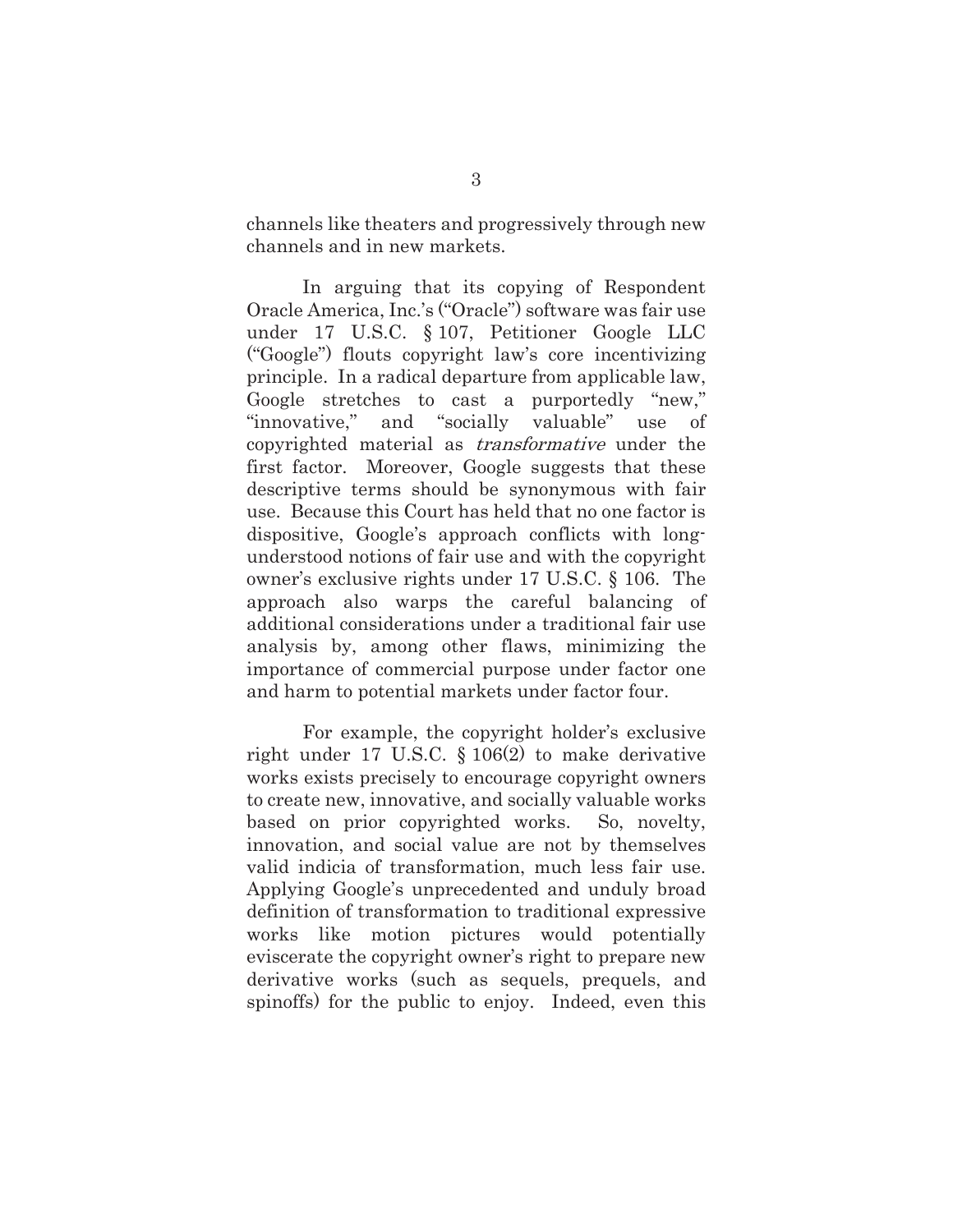Court's narrower articulation of a transformative use in Campbell v. Acuff-Rose Music, Inc., 510 U.S. 569, 579 (1994)—especially when given undue importance as compared to other fair use considerations—can cause tension with the copyright owner's adaptation right under section 106(2). A fortiori, Google's uncircumscribed approach would lead to absurd results that run counter to the incentives that the Copyright Act is designed to provide for the ultimate benefit of the public.

Transformative use considerations, as previously articulated by this Court and developed in cases involving more traditional, purely expressive works, are particularly ill-suited for application in a case involving software. Unlike purely expressive works, software, by definition, has a functional component that makes it inherently different. Applying the concept of transformation to partially non-expressive works like software is like trying to put the proverbial square peg into a round hole: transformation, with its focus on new expression, meaning, or message, assumes an effect on human thought or emotion; in contrast, software, in significant part, operates independently of such human thought and emotion. Here, Google admits that the functional aspects of its software dictate that its re-use will be for the same purpose and same function as the original. Pet'r's Br. at 45. Recognizing that such verbatim use without adding new meaning fails to satisfy any existing judicial precedent regarding "transformative use," Google attempts a factitious pivot, arguing that, so long as its new use of the underlying work is "new" and "innovative," the use must be transformative and excused as fair. Google's approach not only lacks any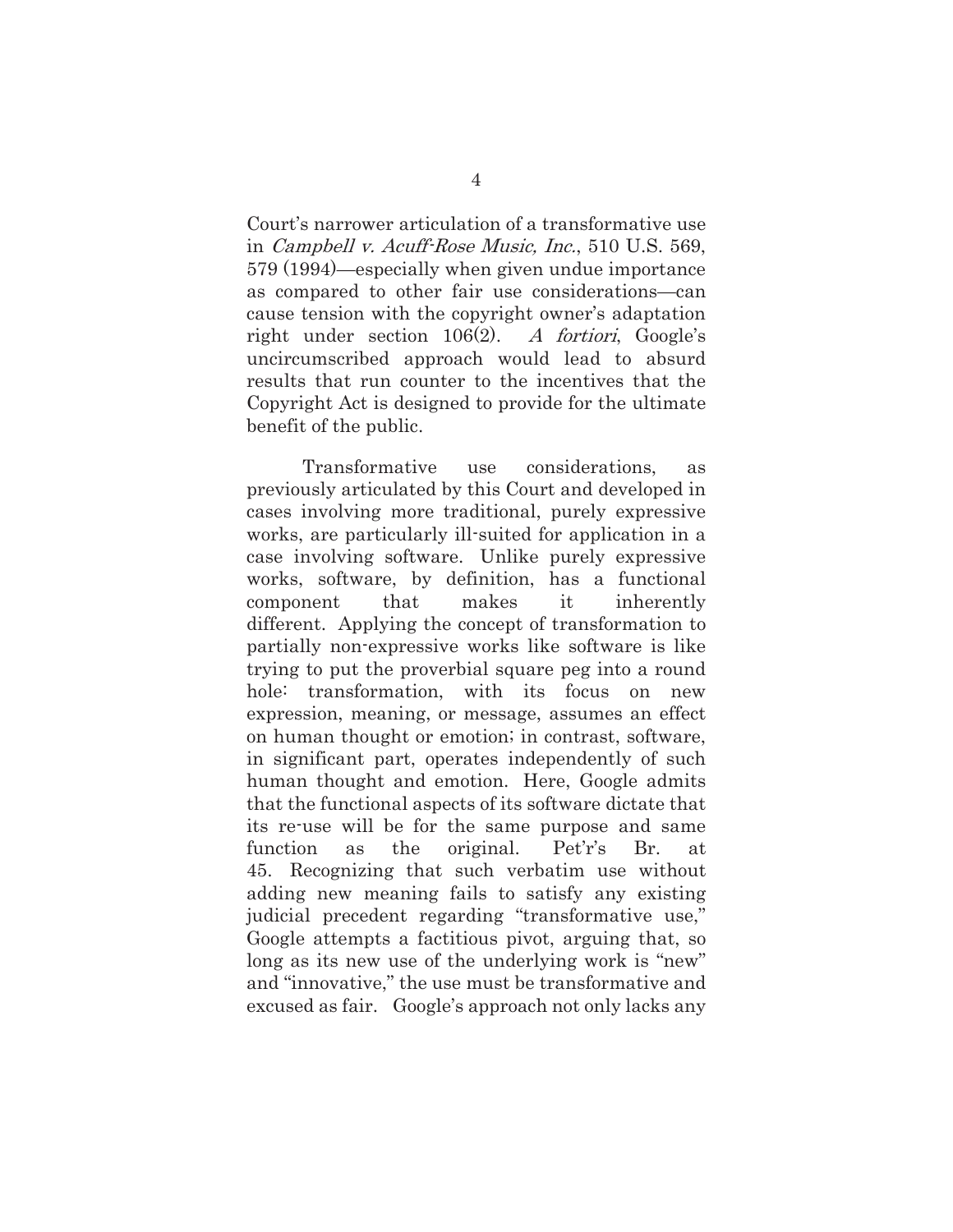precedent and is inapt, its purported new exception swallows the rule. The unintended consequences of applying legal concepts developed in fair use cases involving purely expressive works to a software case like this one, especially in the radical manner advocated by Google, could cause a seismic shift away from long-established law and legitimate marketplace expectations. The harmful consequences would be felt not only in the instant case, but also across the creative industries, should the resulting analysis be inappropriately applied to future cases involving traditional, purely expressive works.

Google's narrow view of market harm under the fourth fair use factor would, if adopted, likewise impair the incentives to create and disseminate expressive works in the motion picture industry and in many other industries. In today's era of rapid changes in technologies and business models, potential markets can and do quickly become actual markets. As a means of encouraging copyright owners to create and disseminate new works in new ways, the Copyright Act protects copyright owners' rights to develop those new markets. To dismiss harm to such potential markets in the fourth-factor analysis contravenes the purposes of copyright law and the text of section 107.

MPA therefore asks the Court to apply the correct standards governing the first and fourth fair use factors, and to recognize the harm that Google's approach would cause if applied to the motion picture industry and to other creative industries.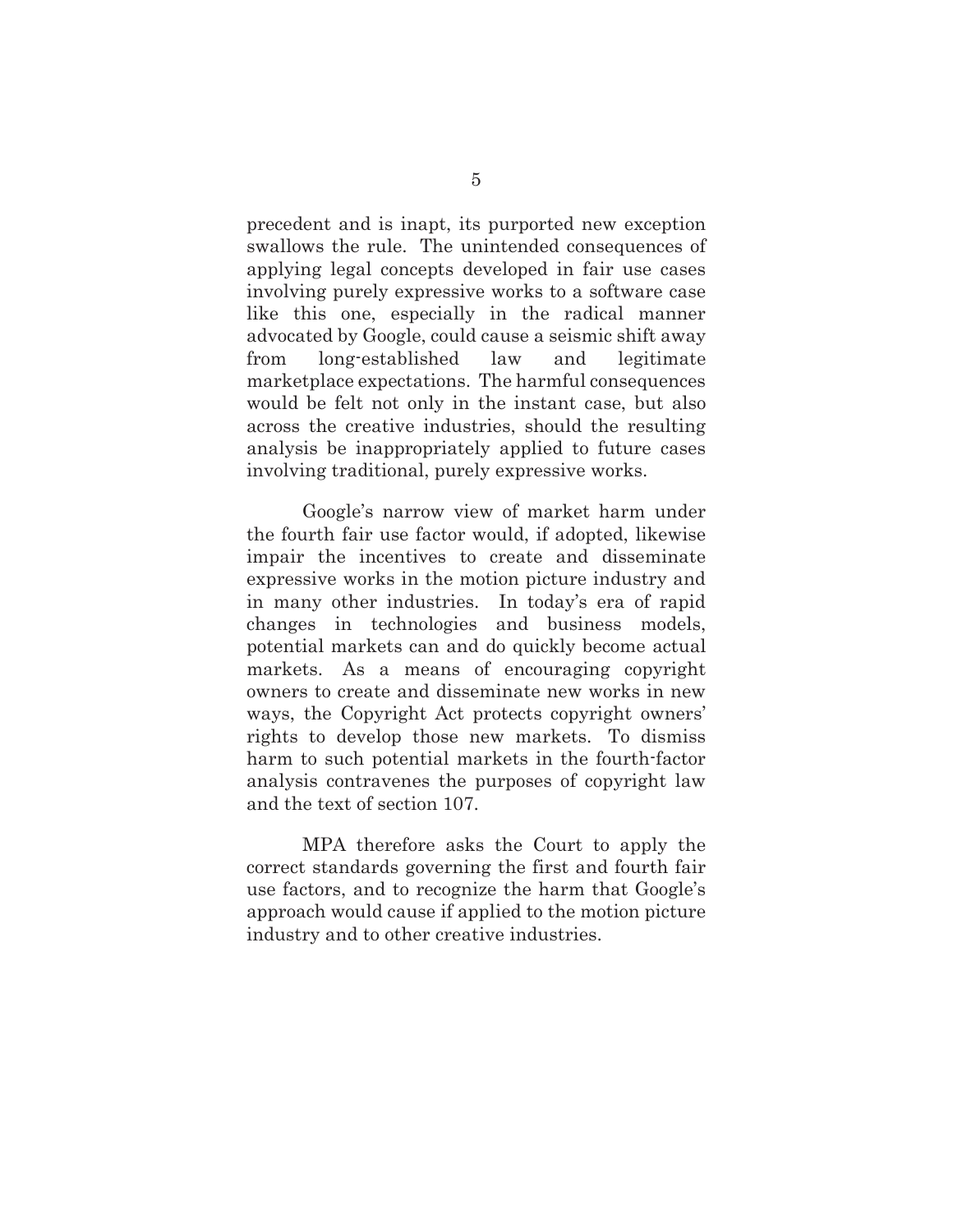#### ARGUMENT

## **I.** GOOGLE'S UNPRECEDENTED APPROACH TO TRANSFORMATION, IF APPLIED TO TRADITIONAL EXPRESSIVE WORKS LIKE MOTION PICTURES, WOULD UNDULY IMPAIR COPYRIGHT OWNERS' EXCLUSIVE RIGHTS.

As this Court has repeatedly recognized, innovation and social value result from enforcing the copyright holder's exclusive rights as against unauthorized uses. See, e.g., Twentieth Century Music Corp. v. Aiken, 422 U.S. 151, 156 (1975) ("The immediate effect of our copyright law is to secure a fair return for an 'author's' creative labor. But the ultimate aim is, by this incentive, to stimulate artistic creativity for the general public good."). Those exclusive rights include the right to prepare derivative works based upon the copyrighted work, including with new and innovative content, and for different markets. Yet, in addressing the first fair use factor, 17 U.S.C.  $\S$  107(1), Google and some of its supporting *amici* distort the first factor and define as "transformative" those uses that are merely "new," "innovative," and "socially valuable." Pet'r's Br. at 42; see also, e.g., Br. of Copyright Scholars at 6 (arguing that "reuse of portions of an API for a functional purpose can be a transformative use of a work . . . where it enables the creation of new creative works and enhances the overall creative ecosystem"). This is not the law. If applied to motion pictures, literature, visual arts, music, and other traditional copyrighted works, Google's misguided approach to transformation would threaten the legitimate rights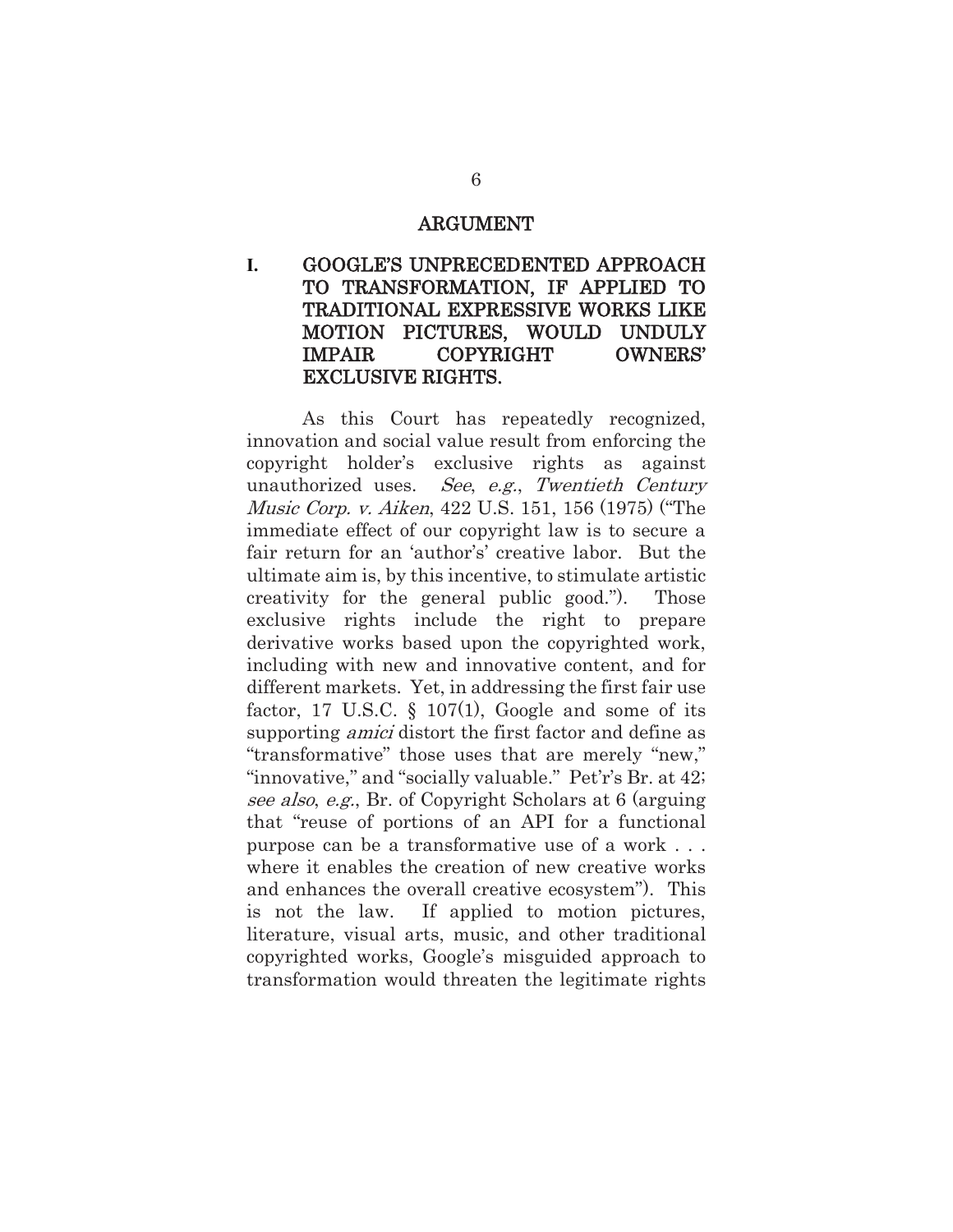of copyright owners, to the ultimate detriment of the public.

### A. Google's Radical, Overly Broad View Of Transformation Conflicts With Long-Established Law And Industry Practice.

This Court has cautioned against undue reliance on a single fair use factor. See Campbell, 510 U.S. at 578 ("Nor may the four statutory factors be treated in isolation, one from another. All are to be explored, and the results weighed together, in light of the purposes of copyright."). Certainly, undue weight should not be given to transformation, which is but one consideration under the first factor. In deciding whether a use is truly "transformative," a court must consider whether the use impairs the legitimate exercise of the copyright holder's exclusive rights under section 106, which includes the right to create derivative works in any "form in which [the original] work may be recast, *transformed*, or adapted." 17 U.S.C. § 101 (emphasis added), *quoted in Castle Rock* Entm't v. Carol Publishing Grp., 150 F.3d 132, 143 (2d Cir. 1998) (recognizing tension between derivative work right and transformative use inquiry); see also Kienitz v. Sconnie Nation LLC, 766 F.3d 756, 758 (7th Cir. 2014) (noting that the concept of transformative use threatens to override copyright owner's right to make derivative works); 4 Melville B. Nimmer & David Nimmer, NIMMER ON COPYRIGHT § 13.05[B][6], 13-224.20 (2019) (same).

Without question, Google's contrived, resultoriented definition of transformation, if applied to expressive works that are the foundation of the motion picture industry, would immediately and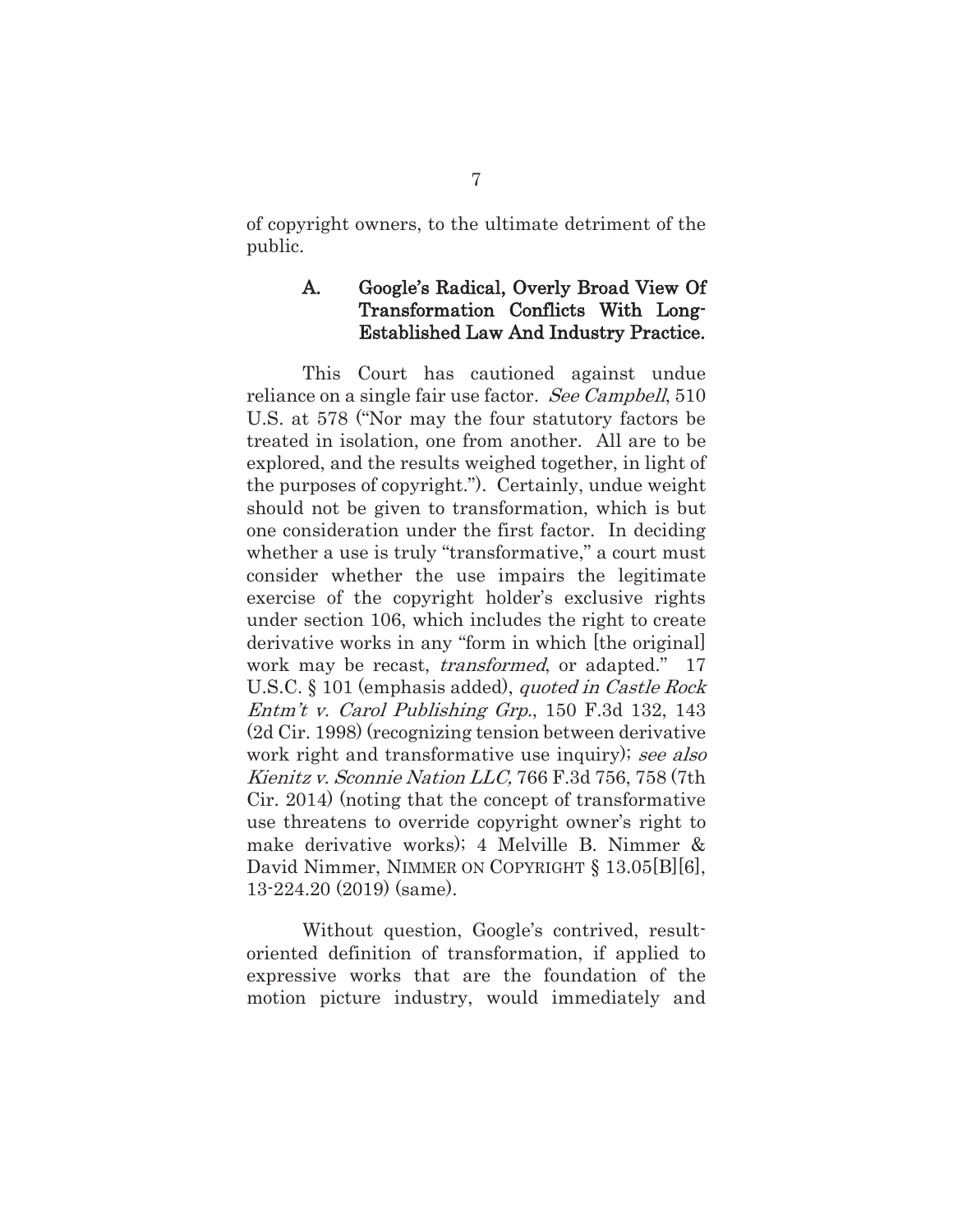substantially undermine the exclusive rights on which MPA's members rely to make new and valuable works. As one court put it:

> What fair use law does not protect is the right of others to produce works that, generally speaking, the "creators of imaginative works" might choose to produce themselves. Congress granted the exclusive right to produce (or license) such derivatives and other substantially similar works to copyright holders, regardless of whether, in any given instance, the copyright holders intend to use these rights or not.

Penguin Random House LLC v. Colting, 270 F. Supp. 3d 736, 749–50 (S.D.N.Y. 2017). Cognizant of the grave danger to copyright that an unduly broad, illconceived concept of transformation poses, courts recognize that transformation requires more than that a new work be additive or have social value:

> [T]he focus of inquiry is not simply on the new work, i.e., on whether that work serves a purpose or conveys an overall expression, meaning, or message different from the copyrighted material it appropriates. Rather, the critical inquiry is whether the new work uses the copyrighted material itself for a purpose, or imbues it with a character, different from that for which it was created. Otherwise, any play that needed a character to sing a song, tell a joke, or recite a poem could use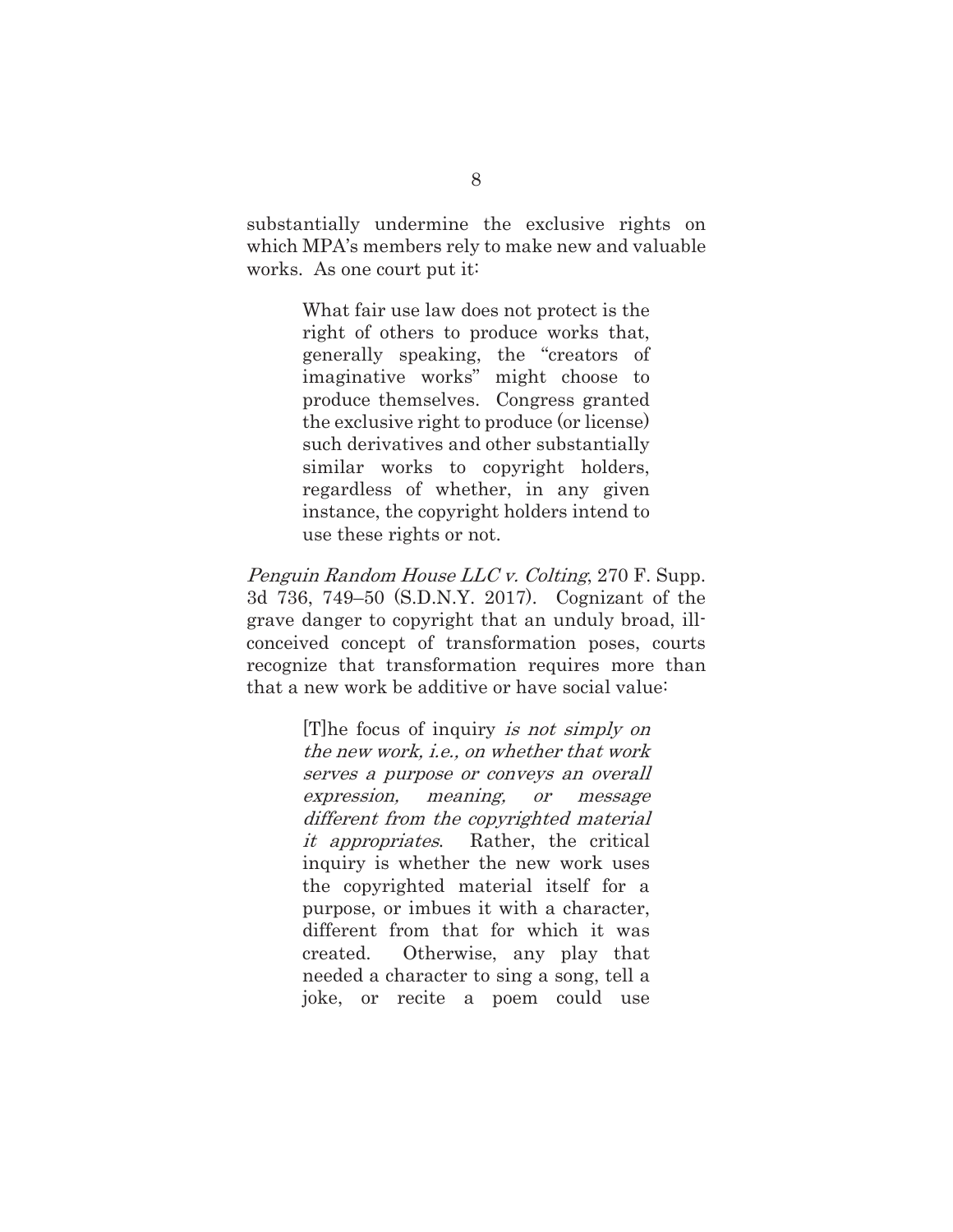unaltered copyrighted material with impunity, so long as the purpose or message of the play was different from that of the appropriated material.

### TCA Television Corp. v. McCollum, 839 F.3d 168, 180 (2d Cir. 2016) (emphasis added) (citing Campbell, 510 U.S. at 579).3

Google's misguided approach to the first factor is clearly unworkable when applied to the traditional creative industries, the context in which the fair use doctrine was first developed. Improper emphasis on this Court's original articulation of transformative use, especially when taken in isolation or given too much weight, often conflicts with the derivative work right and threatens to undermine important market opportunities for copyright owners. Because derivative works often contain new meanings and messages, and adapt or modify the original work, improper application of the transformative use inquiry conflicts with the derivative work right on which the entertainment industries so heavily rely.

If Google's distorted approach to transformation were applied to traditional expressive works like motion pictures and given undue weight at

<sup>3</sup> See also Pierre Leval, Toward a Fair Use Standard, 103 HARV. L. REV. 1105, 1112-13 (1990) (stating that his district court holding in *Salinger v. Random House, Inc.*, 650 F. Supp. 413 (S.D.N.Y. 1986), rev'd, 811 F.2d 90 (2d Cir. 1987), cert. denied, 484 U.S. 890 (1987), was error because his finding was "based primarily on the overall instructive character of the [defendants'] biography" and failed to recognize the importance of the biography's "nontransformative takings" of quotes from J.D. Salinger's letters).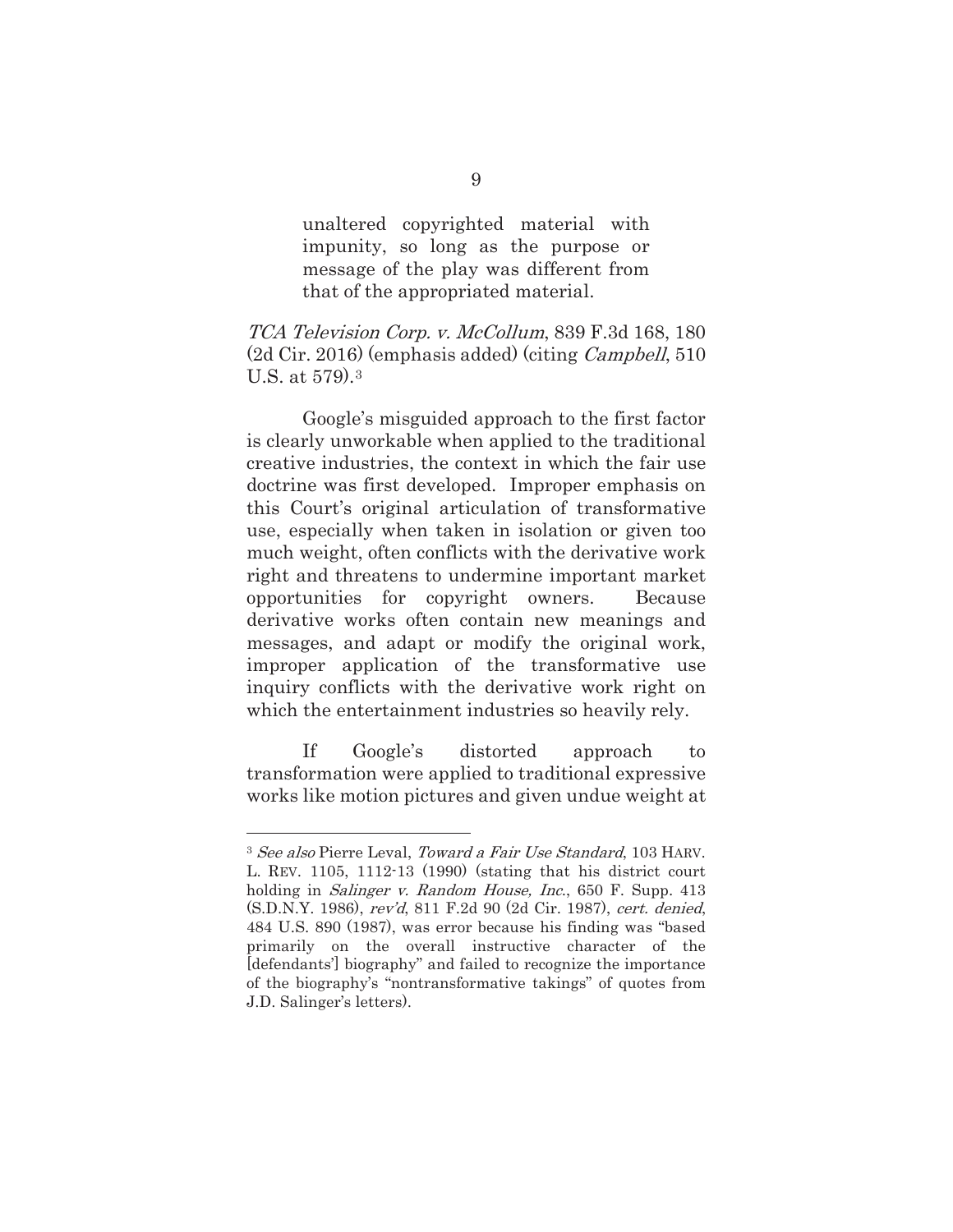the expense of the other salient factors, copyright law and the fair use defense would careen off the tracks. Google acknowledges that its use of the APIs incorporates Oracle's copyrighted works for the same purpose. Pet'r's Br. at 45. This, by itself, is not transformation of the original. Google instead argues for a radical shift in focus away from the original work to "whether the new work as a whole transformed the use of the borrowed elements," asserting that the Android platform "undoubtedly added something new to the computing world." Id. (emphasis omitted). But this result-oriented approach to "transformation" could apply equally to "a music video adapted from a series of photographs, a motion picture adapted from a novel, or a musical drama adapted from a play"—all uses that are traditionally and almost universally acknowledged to belong to the copyright holder. 2 Paul Goldstein, GOLDSTEIN ON COPYRIGHT  $\S 12.2.2.1(c), 12.37.38$  (3d ed. Supp. 2019); see also id. at 12:38 n.78.7 (noting that classic movie Rear Window did not make fair use of short story although it "possessed an aesthetic and a sensibility that distinguished it from the underlying story").4 If Google's unprecedented approach to transformation were to become the law, a producer who makes an unauthorized feature film of the hit TV series Game of Thrones (HBO 2011) could claim that the use was new, innovative, and socially valuable, and therefore

<sup>4</sup> See Stewart v. Abend, 495 U.S. 207, 236-38 (1990). While the Court decided Abend four years before Campbell, Abend''s holding on the issue of fair use remains good law. See Campbell, 510 U.S. at 577-78 (citing Abend on fair use issues). The Court has never suggested that *Abend* was wrongly decided because the new, innovative, and socially beneficial movie transformed the plaintiff's short story.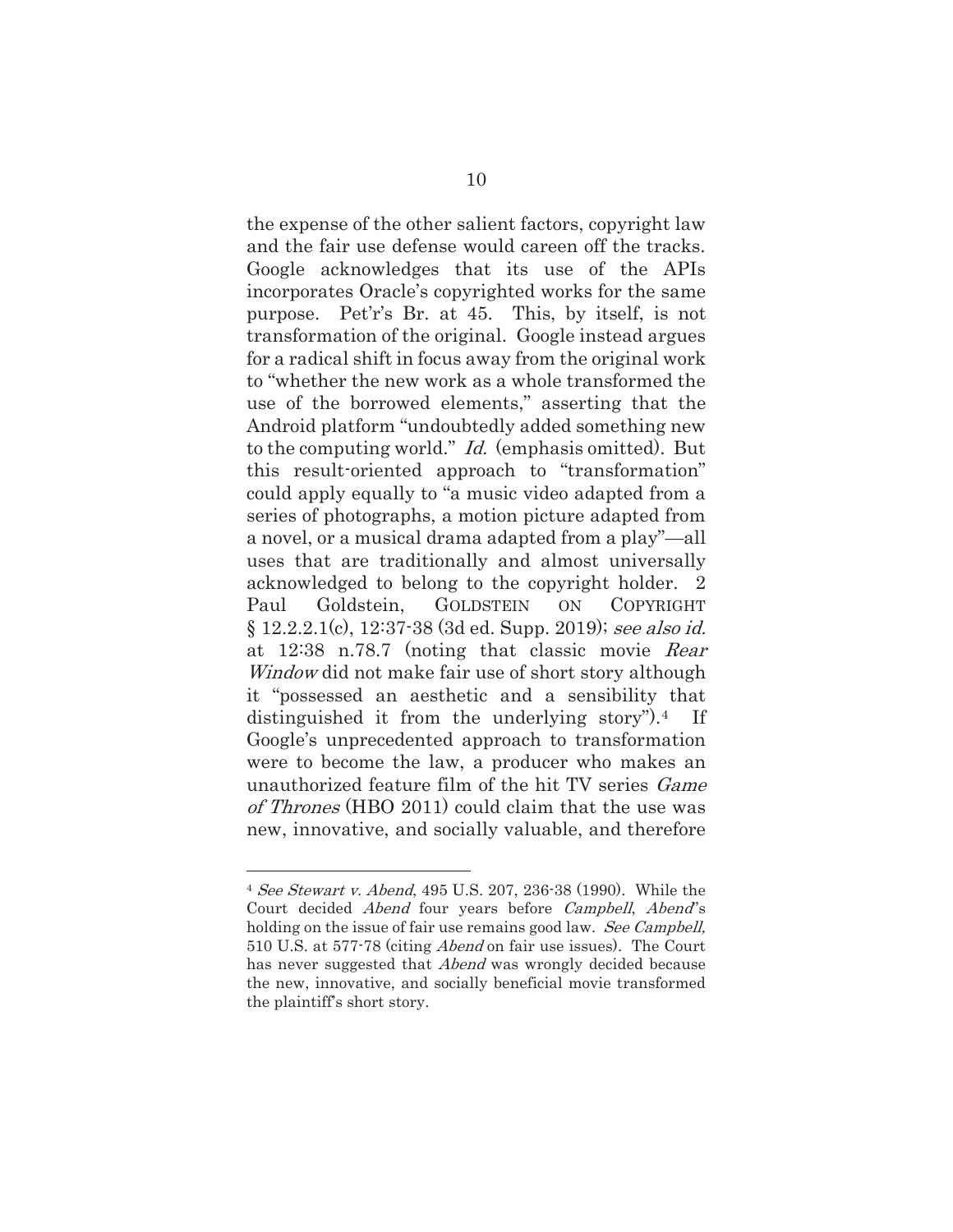a transformative fair use—a preposterous legal position. Amicus therefore requests that the Court once again emphasize that transformation, like the first factor itself, is only part of one prong of a fair use determination, and that the significance of transformation is necessarily cabined by protection of the derivative work right, by other elements of the first factor (e.g., commercialism), and by appropriate application of all the factors taken together, in context, and in light of the purposes of copyright law.

## B. The Balance Of Fair Use Factors As Applied To Software Code Should Not Upend Well-Established Principles For Fair Use Of Traditional Expressive Works.

Google's erroneous view of transformation, if adopted here, might in the future be applied in the lower courts to cases involving traditional expressive works like motion pictures. Section 107 provides no bright-line rules but rather calls for case-by-case analysis of fair use. Harper & Row Publishers, Inc. v. Nation Enters., 471 U.S. 539, 560 (1985). Amicus therefore urges the Court to avoid resolving fair use issues in this highly technical and specific software context in a manner that could negatively impact cases involving traditional expressive works.

"Most of the law of copyright . . . developed in the context of literary works such as novels, plays, and films." Lotus Dev. Corp. v. Borland Int'l, Inc., 49 F.3d 807, 819 (1st Cir. 1995) (Boudin, J., concurring). In contrast to traditional, purely expressive works, software code combines functional and expressive elements. See Comput. Assocs. Int'l, Inc. v. Altai, Inc.,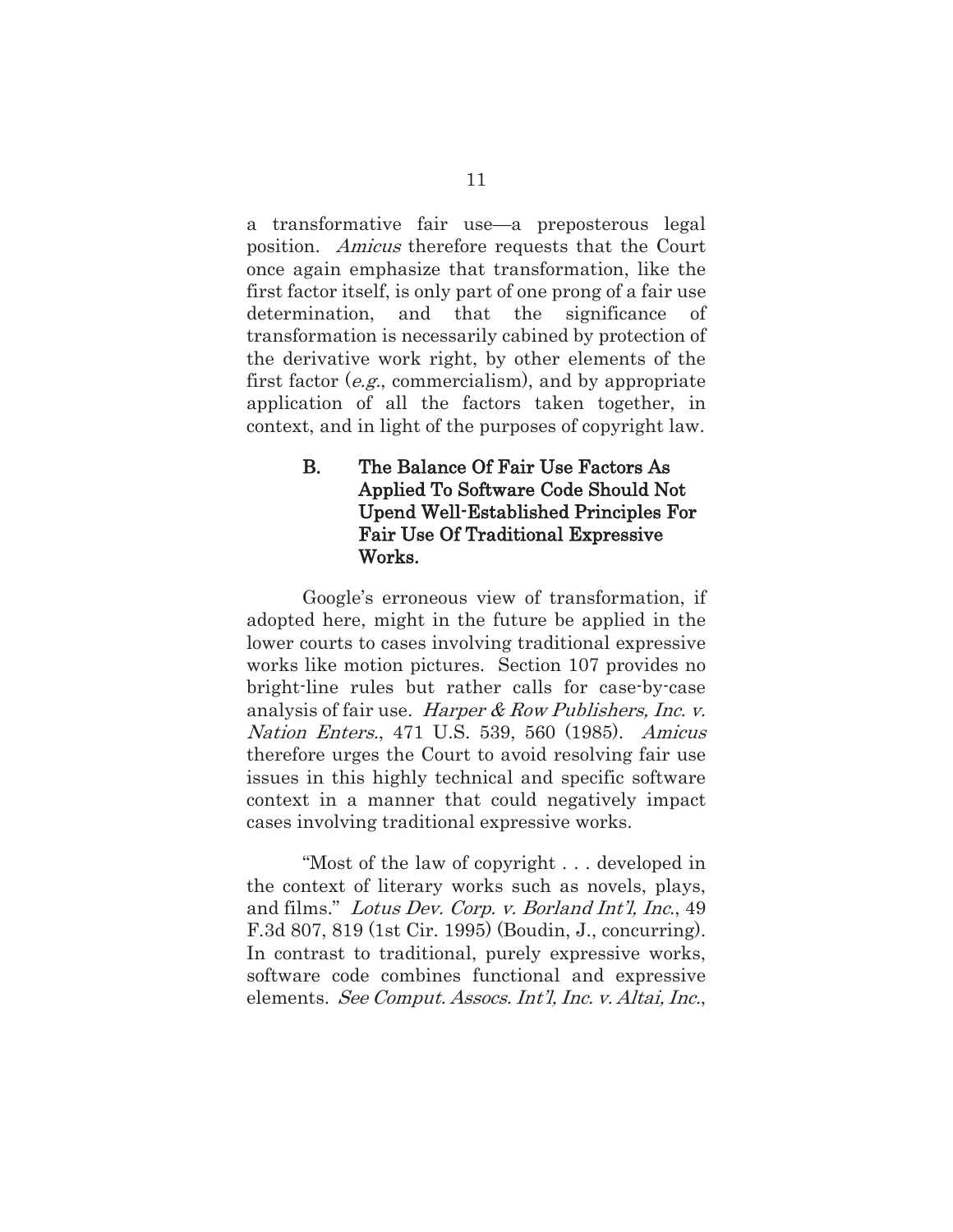982 F.2d 693, 712 (2d Cir. 1992) (observing "the hybrid nature of a computer program, which, while it is literary expression, is also a highly functional, utilitarian component in the larger process of computing"); Universal City Studios, Inc. v. Corley, 273 F.3d 429, 451 (2d Cir. 2001) (distinguishing software from other works); Sony Comput. Entm't, Inc. v. Connectix Corp., 203 F.3d 596, 602 (9th Cir. 2000), cert. denied, 531 U.S. 871 (2000) (same); Sega Enters. Ltd. v. Accolade, Inc., 977 F.2d 1510, 1527  $(9th Cir. 1992)$  (same).<sup>5</sup> Thus, "[u]nlike a blueprint or a recipe, which cannot yield any functional result without human comprehension of its content, human decision-making, and human action, computer code can instantly cause a computer to accomplish tasks ...." *Corley*, 273 F.3d at 451.

The functional component of software code, the purpose of which is to instruct a computer to perform a task—not to entertain or educate a human audience—makes the "new expression, meaning, or message" language from *Campbell* ill-suited to a software case. See Br. of the Robert Rauschenberg Foundation and the Andy Warhol Foundation For the

<sup>&</sup>lt;sup>5</sup> Google and its *amici* rely on *Accolade* and *Connectix* for the proposition that Google's use of Oracle's copyrighted software was transformative. See Pet'r's Br. at 40; Br. of Copyright Scholars at 10-11. However, those reverse-engineering opinions involved temporary or "intermediate" copying of computer programs to create entirely new programs that did not use the original works in the defendants' final, distributed products. Here, in contrast, Google admittedly incorporated Java code into Android. Expanding the holdings of those prior cases beyond their facts could disrupt existing and potential markets for copyrighted works.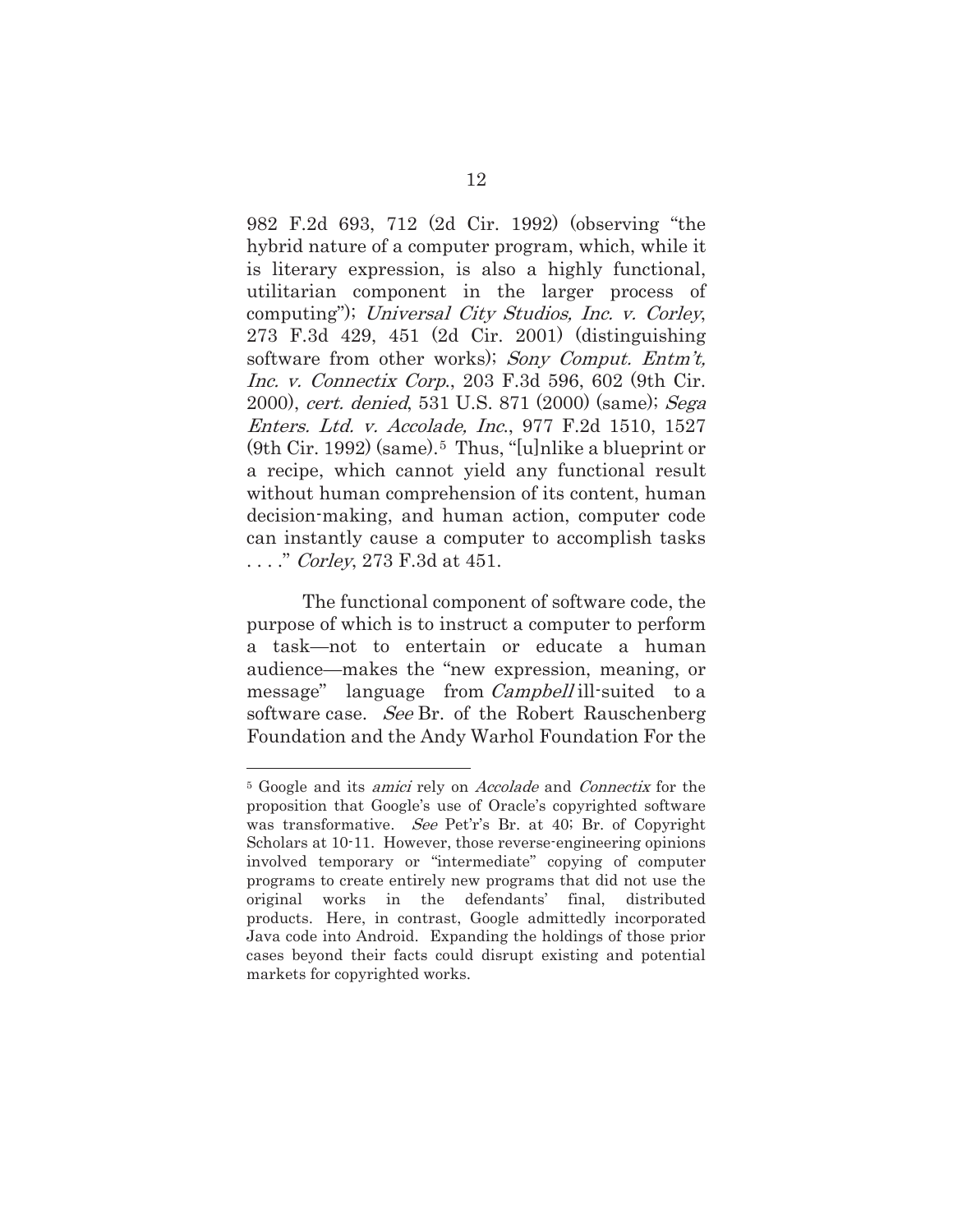Visual Arts, Inc. at 17–18. The very terms expression, meaning, and message imply that the work has an effect on a human's thoughts, emotions, or actions. As noted, in a fair use analysis, all four factors are to be explored, and the results weighed together. See Campbell, 510 U.S. at 578. Proper analysis of the fair use defense in software cases may require courts to emphasize relevant factors differently than in typical cases involving more traditional fully expressive copyrighted works that depend upon their impact on humans' thoughts, emotions, or actions for their meaning and message. Under the first factor, for example, transformation might come into play less, while the commercial nature of the use might play a more prominent role in the analysis. The nature of the work at issue might be given more attention. Regardless, the Court should reject Google's approach transformative use, which, if applied to traditional creative works like motion pictures, could upend decades of well-understood industry precedent and this Court's own jurisprudence, and impair copyright owners' exclusive rights to reproduce and adapt their copyrighted works.

### **II.** IN ASSESSING THE FOURTH FAIR USE FACTOR, GOOGLE FAILS TO CONSIDER ORACLE'S POTENTIAL MARKETS.

The ability of MPA members and other copyright owners to enforce their exclusive rights against infringement has permitted the growth of a rich, diverse ecosystem affording consumers a vast banquet of creative content. MPA's members now provide viewers with content in numerous formats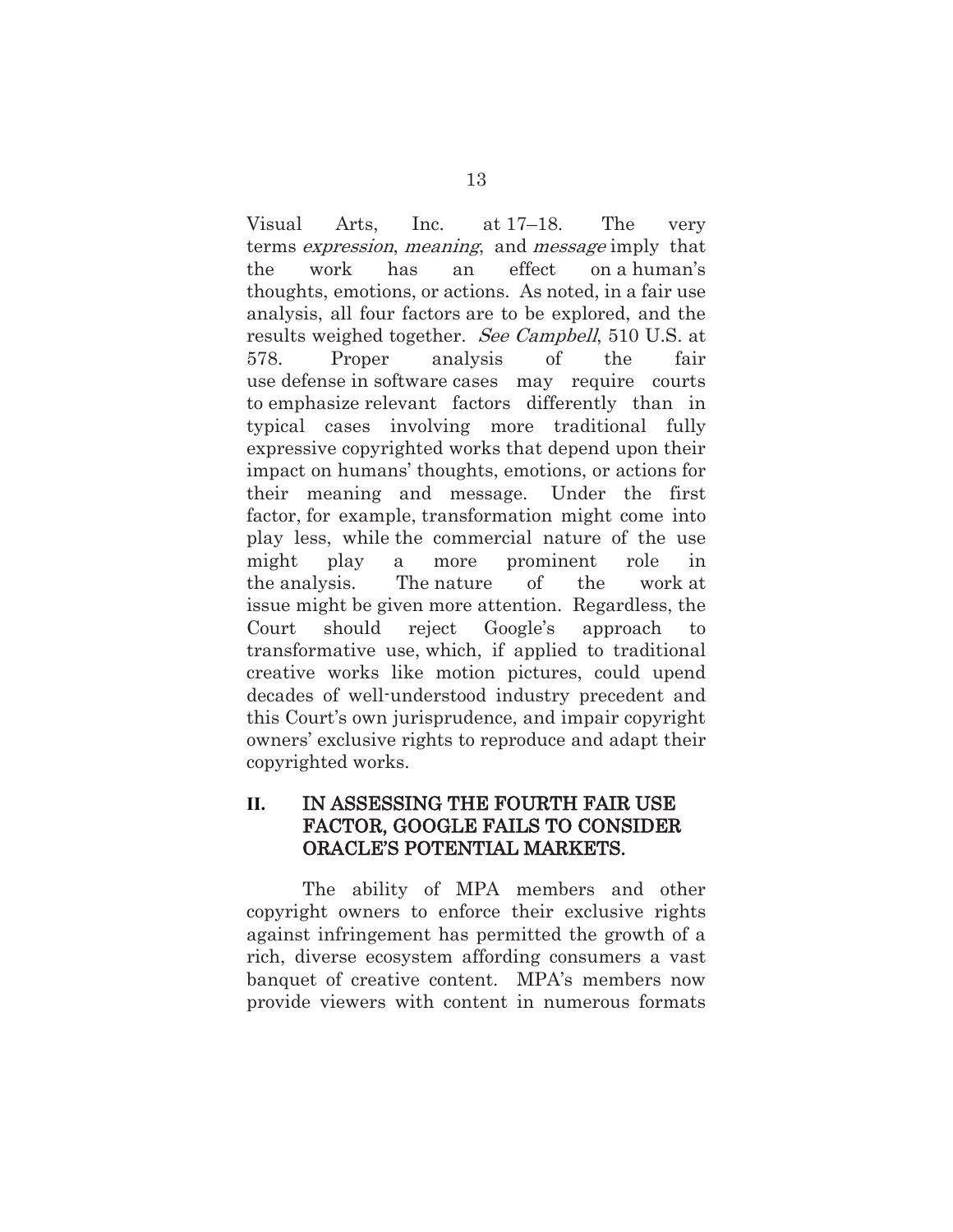and via hundreds of authorized platforms, products, and services that facilitate remote access, family sharing, and back-up access. For example, the motion picture industry and other content providers have developed subscription-based, digital access to movies, television content, books, magazines, music, and videogames, as well as inexpensive, time-limited access to downloads of such works. Consumers can enjoy motion pictures at home or "on the go" via discs, downloadable copies, digital rental options, cloud storage platforms, "TV everywhere," video game consoles, and subscription streaming services. Movie studios also provide means to license clips from motion pictures.

Exploitation in these markets would not be viable business models without legal protection. And this protection depends on a copyright scheme that ensures that the fair use defense does not improperly impair the copyright holder's exclusive rights. Correctly applied, the fourth fair use factor provides such insurance.

The evolving marketplace, which Google disregards, is a vital part of the fair use test. In evaluating the fourth fair use factor, a court must consider "the effect of the [defendant's use of the copyrighted work] upon the potential market for or value of the copyrighted work." 17 U.S.C. § 107(4). As this Court has held, the fourth factor "requires courts to consider not only the extent of market harm caused by the particular actions of the alleged infringer, but also 'whether unrestricted and widespread conduct of the sort engaged in by the defendant . . . would result in a substantially adverse impact on the potential market' for the original."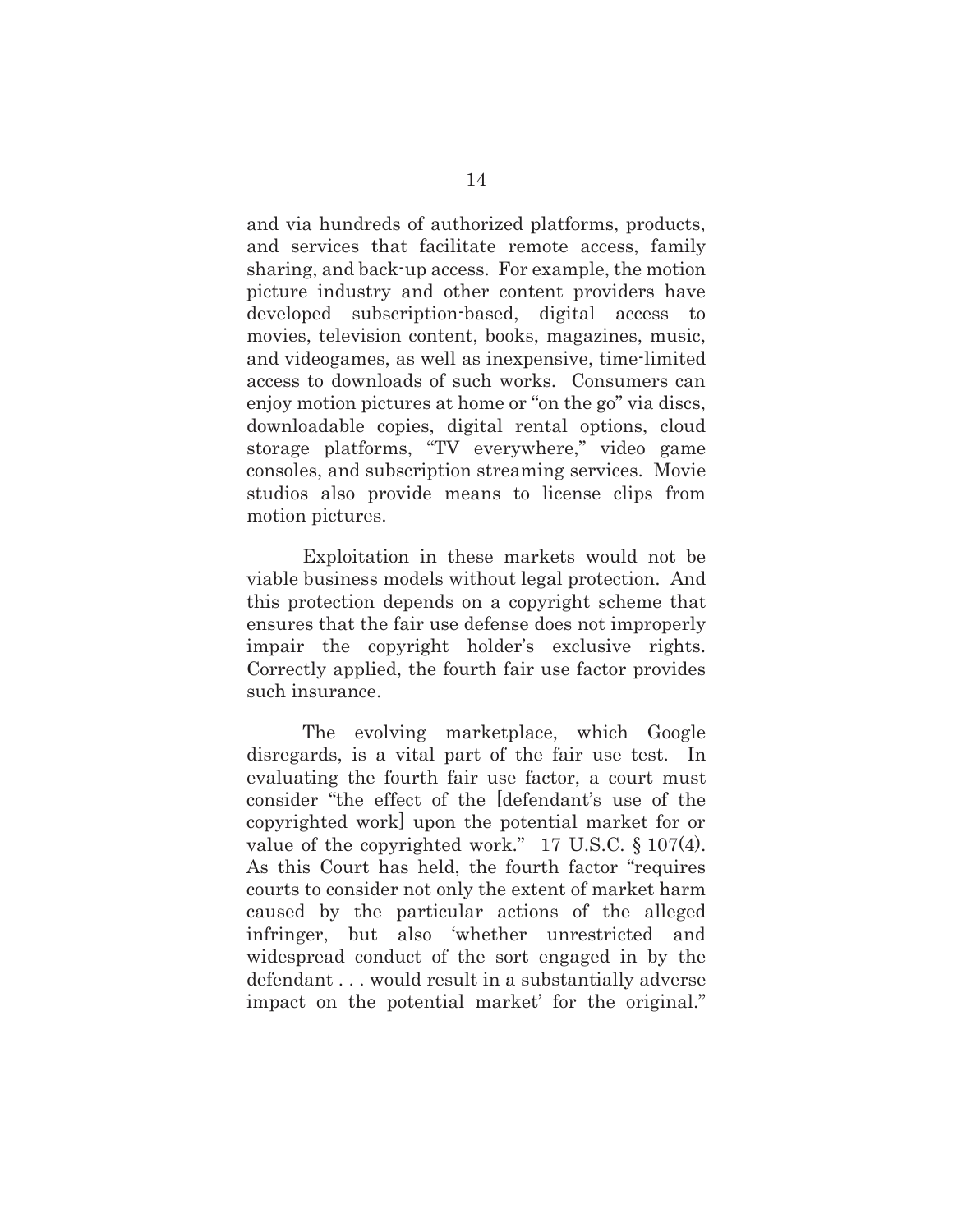Campbell, 510 U.S. at 590 (quoting 3 Melville B. Nimmer & David Nimmer, NIMMER ON COPYRIGHT § 13.05[A][4], 13-102.61 (1993)). In undertaking this inquiry, a court should assess harm to "traditional, reasonable, or likely to be developed markets." Am. Geophysical Union v. Texaco Inc., 60 F.3d 913, 930 (2d Cir. 1994).

Google's approach to the fourth factor threatens copyright holders' exclusive rights. Google argues that Oracle merely "wished" to enter the potential market for tablets and smartphones and that, unlike Android, Oracle's software "did not include the features and functionalities needed for a modern smartphone." Pet'r's Br. at 48. From this premise, Google concludes that the jury could find the absence of market harm. However, that a plaintiff has not yet entered a market does not obviate harm to that potential market. See, e.g., A&M Records, Inc. v. Napster, Inc., 239 F.3d 1004, 1017 (9th Cir. 2001) ("[L]ack of harm to an established market cannot deprive the copyright holder of the right to develop alternative markets for the works."); UMG Recordings, Inc. v. MP3.Com, Inc., 92 F. Supp. 2d 349, 352 (S.D.N.Y. 2000) ("Any allegedly positive impact of defendant's activities on plaintiffs' prior market in no way frees defendant to usurp a further market that directly derives from reproduction of the plaintiffs' copyrighted works. This would be so even if the copyright holder had not yet entered the new market . . . .") (citation omitted).

Google further argues that its Android software did not supplant or supersede the market for Oracle's Java SE because Java SE was designed for servers and desktop computers and was unsuitable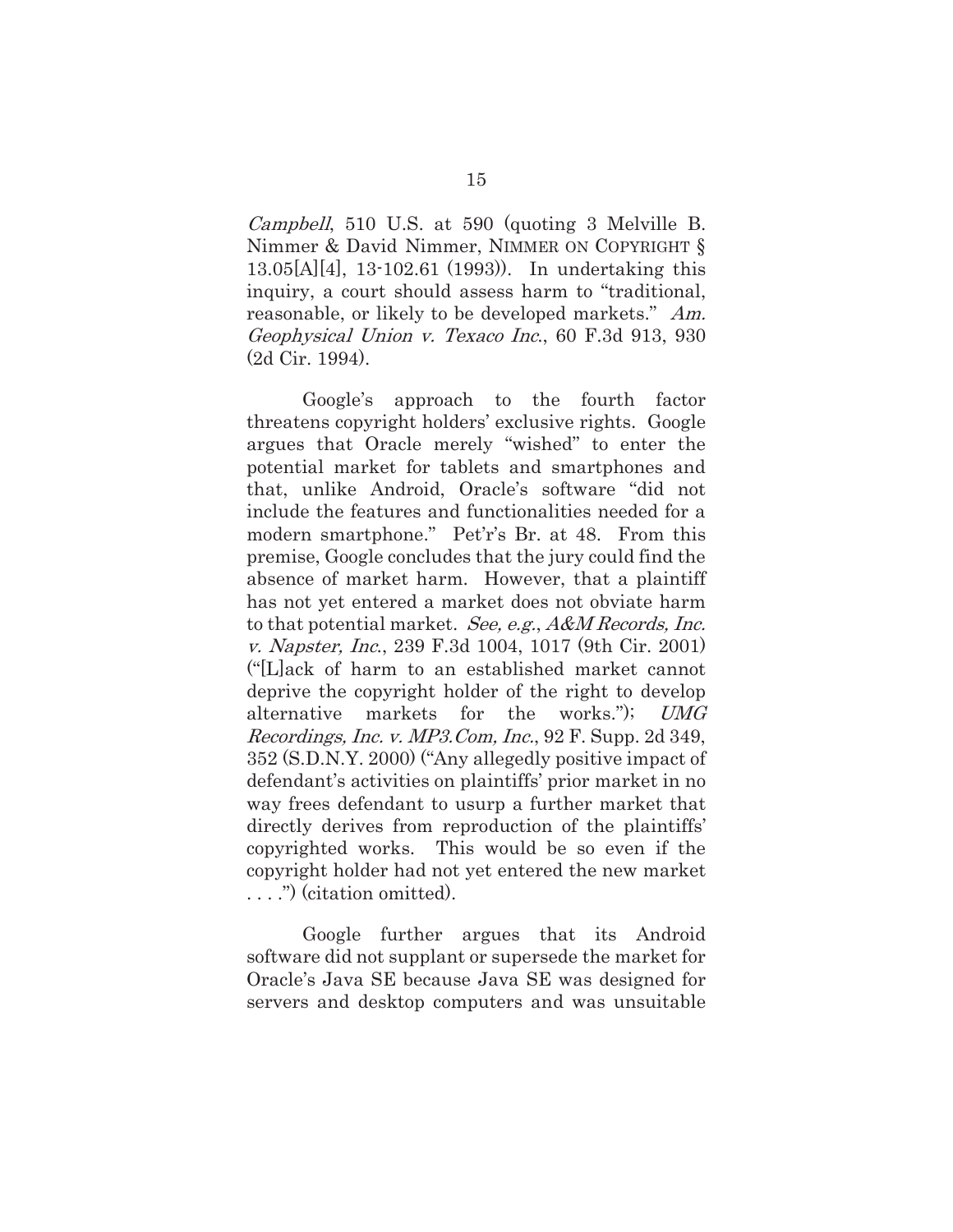for the modern smartphone market. Google's focus only on existing markets for Oracle's software while ignoring the harm to Oracle's potential markets—in other words, Oracle's reasonable or likely-to-be developed licensing markets—which included smartphones and tablets, is contrary to controlling Supreme Court authority. See Campbell, 510 U.S. at 590; Harper & Row, 471 U.S. at 568 ("This inquiry must take account not only of harm to the original but also of harm to the market for derivative works.").

By analogy, in the motion picture industry, a motion picture sequel is not a substitute for the original, yet an unauthorized sequel clearly results in actionable harm to the copyright holder even if the copyright holder has not yet begun to create the sequel. Indeed, many notable sequels have been produced long after the release of the original.6 For instance, MPA member Paramount Pictures Corporation's sequel Top Gun: Maverick is scheduled for release in 2020, thirty-four years after release of the original Top Gun  $(1986)$ .<sup>7</sup> It would, of course, have been absurd for someone to have made an unauthorized sequel to Top Gun in the intervening thirty-four years and then to have claimed that there

<sup>6</sup> See Nick Steinberg, Movie Sequels That Took Forever (But Were Worth The Wait), GOLIATH,

https://www.goliath.com/movies/movie-sequels-that-tookforever-but-were-worth-the-wait/ (last visited Feb. 17, 2020) (listing additional examples).

<sup>7</sup> PARAMOUNT PICTURES CORPORATION, Movies, https://www.paramount.com/movies (last visited Feb. 17, 2020) (Top Gun: Maverick is currently scheduled for release on June 26, 2020).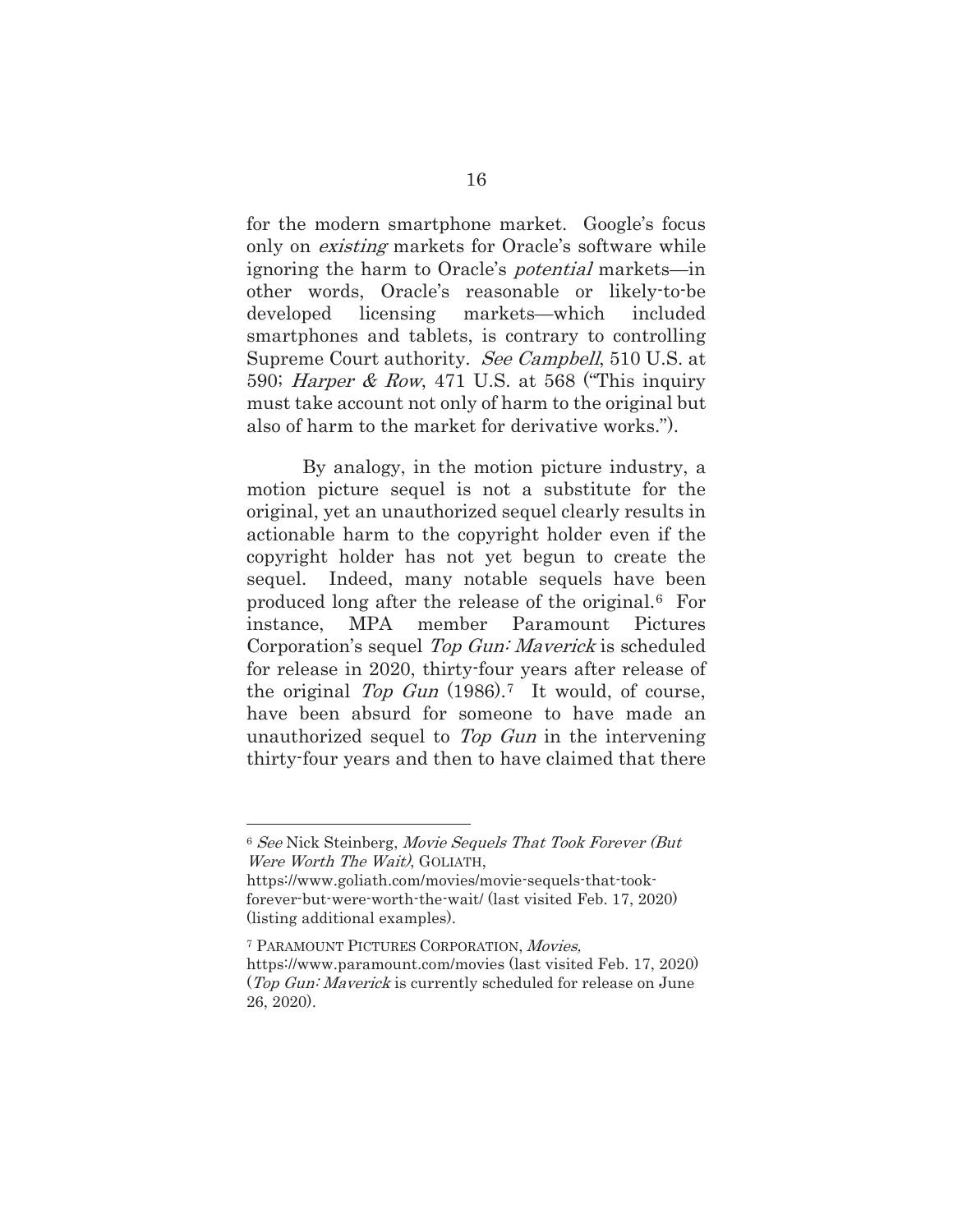was no market for a sequel because, for whatever reason, the copyright owner had not yet made one.

Infringers have often entered a potential market before the copyright holder can—in some cases because the infringing conduct permits easier entry for the infringers and itself inhibits the copyright owner from developing a legitimate market. See, e.g., Napster, 239 F.3d at 1017 (infringer's entry into digital music market raised a barrier to record companies' entry into market for legitimate digital downloads of music). It is no exaggeration to say that if the Ninth Circuit had found Napster's infringing conduct to qualify as fair use, legitimate online services and subscription services for music and motion pictures—which give the consumer a broad choice of content at diverse costs and delivery options—may never have developed.

Google also argues that Oracle's Java SE business was "growing well" in its intended market of servers and desktops, and that Android benefitted Oracle's existing business. Pet'r's Br. at 49. However, as noted, "lack of harm to an established market cannot deprive the copyright holder of the right to develop alternative markets for the work." Napster, 239 F.3d at 1017. The inquiry under the fourth factor should not be limited solely to whether the defendant's challenged use harms the market within which the plaintiff is already operating. See id.; Campbell, 510 U.S. at 590 (explaining that the fourth factor "requires courts to consider not only the extent of market harm caused by the particular actions of the alleged infringer, but also 'whether unrestricted and widespread conduct of the sort engaged in by the defendant . . . would result in a substantially adverse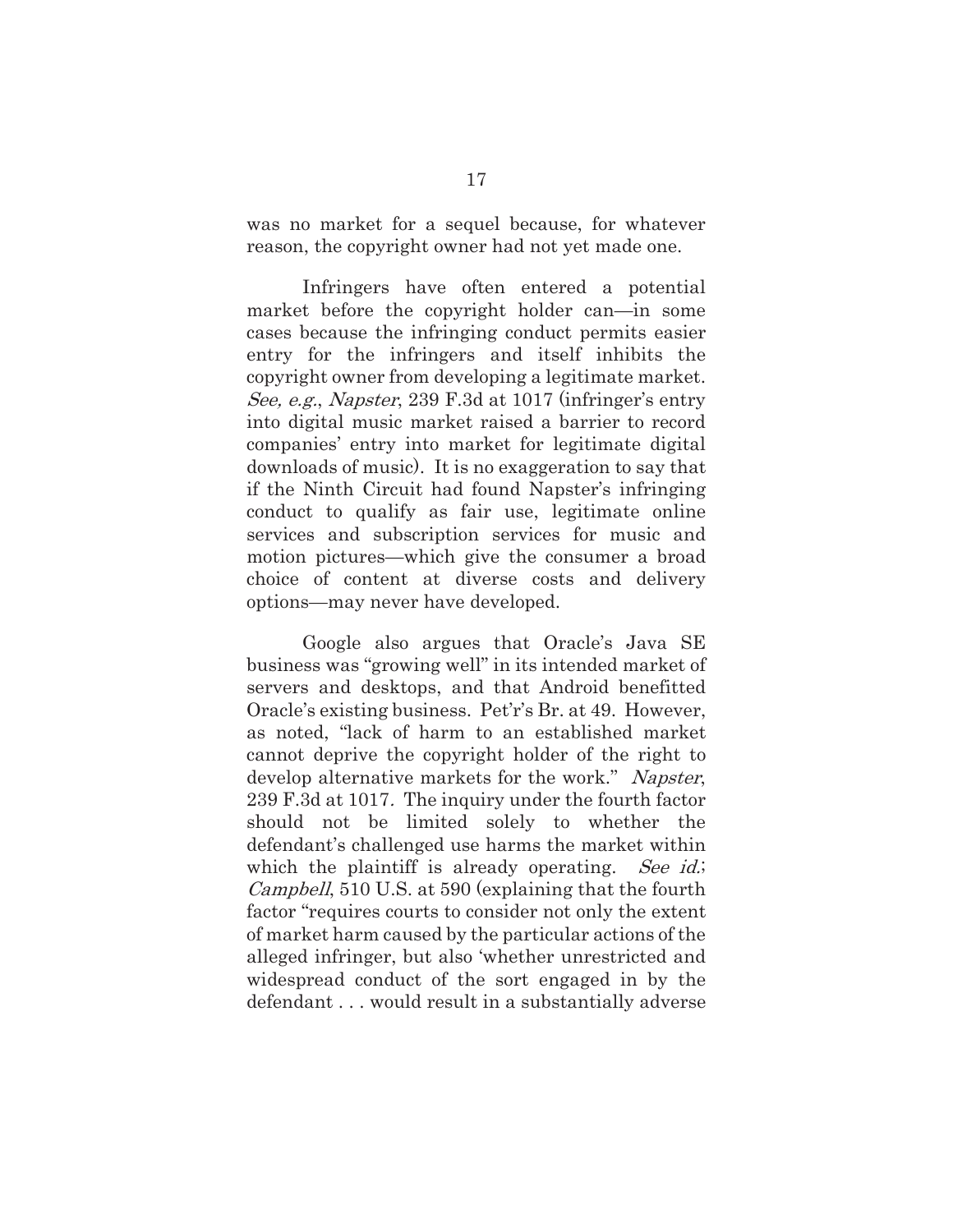impact on the potential market' for the original") (quoting 3 Melville B. Nimmer & David Nimmer, NIMMER ON COPYRIGHT § 13.05[A][4], 13-102.61 (1993)); TCA Television Corp., 839 F.3d at 186 ("[I]n assessing harm posed to a licensing market, a court's focus is not on possible lost licensing fees from defendants' challenged use . . . . Rather, a court properly considers the challenged use's 'impact on potential licensing revenues for traditional, reasonable, or likely to be developed markets.'") (quoting Am. Geophysical Union, 60 F.3d at 930) (citations omitted).

Google's misguided approach to potential harm under the fourth factor threatens to impinge upon the exclusive rights of copyright holders like MPA's members, who have relied on the protections of copyright law to exploit new markets to disseminate copyrighted works to the consuming public via many different platforms and price points. It is therefore vital to this robust ecosystem of creation and dissemination that this Court reject Google's approach and engage in the proper assessment of the fourth fair use factor.